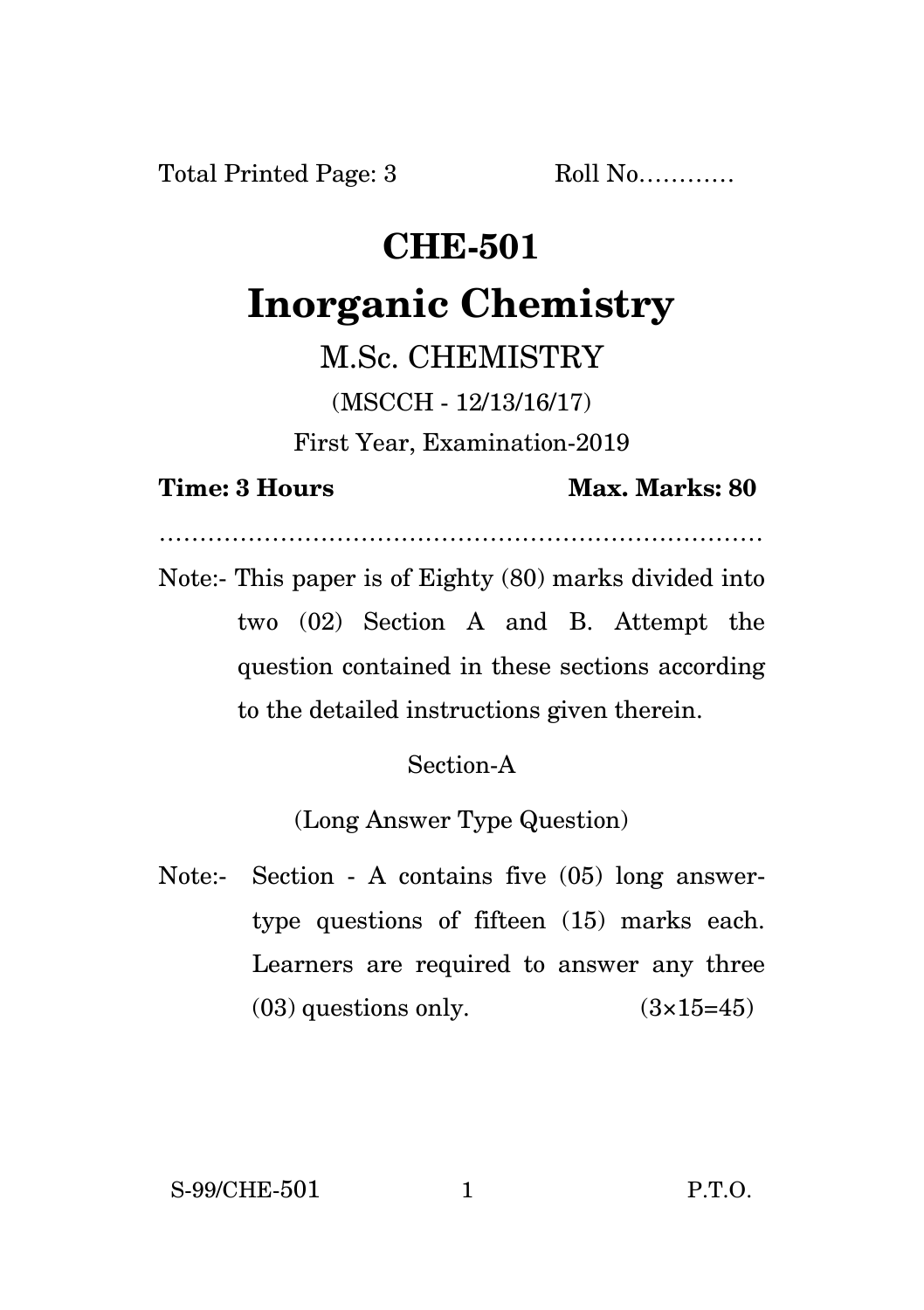- 1. Explain crystal field theory with examples. Describe its limitation.
- 2. Explain trans effect. Give a suitable mechanism for the substitution reaction in square planer complexes?
- 3. Discuss the role of metal ions in Biological systems?
- 4. Discuss the mechanism involved in electron transfer reaction. Give suitable examples.
- 5. Discuss briefly the various applications of the group theory.

## Section-B

(Short Answer Type Question)

- Note:- Section-B contains eight (08) short answer type questions of seven (07) marks each. Learners are required to answer any five (05) questions only.  $(5 \times 7 = 35)$
- 1. Write a note on stepwise formation constant and over all formation constant?